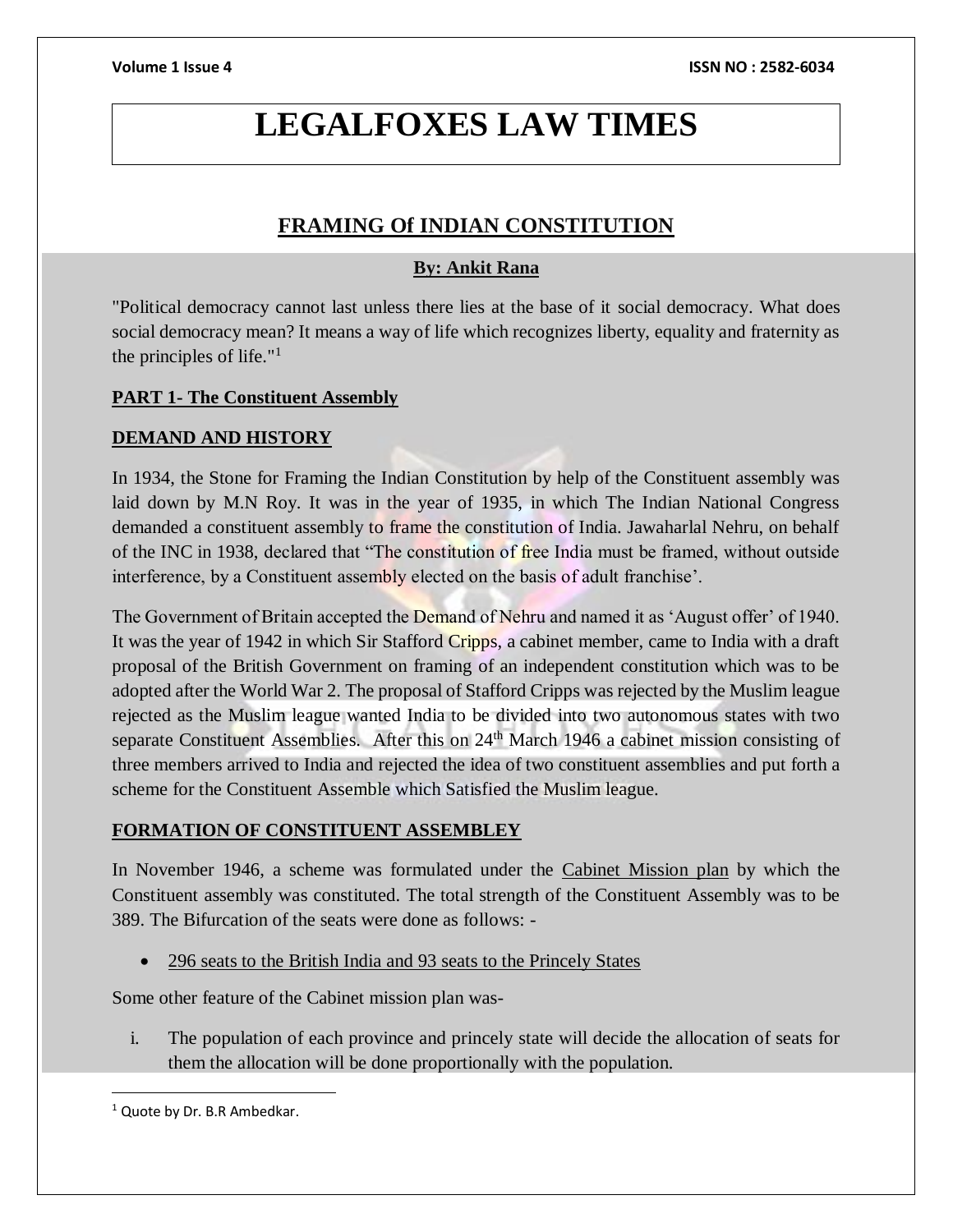- ii. British Province allocated some seats which were divided among Three principal communities--- Muslims, Sikhs and general with proportion to their population.
- iii. Members of the community were responsible for election of each representatives of their community. They have to be elected in provincial legislative assembly and voting was to be by the method of proportional representation.
- iv. The heads of the Princely states have a duty to nominate the representatives of the princely states.

In the year of 1946 between the months of July and August The first election of the Constituent assembly was held and 208 seats were won by the INC (Indian National Congress), 73 seats were won by the Muslim league, and the remaining 15 seats were won by all the other small groups and independents.

Representatives of all sections of the Indian Society- Hindus, Sikhs, Anglo-Indians, Muslims, Parsis, Indian Christians, STs, SCs including women of all these sections altogether comprised the constituent assembly. The members of the assembly were not directly elected by the People of India. Except Mahatma Gandhi all the important personalities of that time were part of the assembly.

Muslim Leagues boycotted the First meeting of Constituent Assembly which was held on 9<sup>th</sup> December 1946 as they demand a separate state of Pakistan. The first president who is the temporary president of the assembly was its oldest member Dr. Sachchidananda Sinha. Later, Dr. Rajendra prasad was elected as the president of assemble along with two vice presidents namely H.C. Mukherjee and V.T. Krishnamachari.

# **CHANGES MADE IN THE CONSTITUENT ASSEMBLY AFTER ENACTMENT OF INDIAN INDEPENDENCE ACT**

\*The independence act of 1947 made three changes in the position of the assembly-

1. This act made the assembly a sovereign body, which could alter any law made by the British parliament in the interval of the India. 2. The Assembly was assigned two tasks i.e. Making od a constitution for free India and Enacting of Laws for the Country.

3. The Strength of the Constituent assembly now came down to 299 as the Muslim league members withdrew from the constituent assembly for India.

# **FORMATION OF DRAFTING COMMITTEE**

On 29<sup>th</sup> August 1947 the most important committee of the constituent assembly was formed which was known as The Drafting Committee. Dr. Bhim Rao Ambedkar was the Chairman of this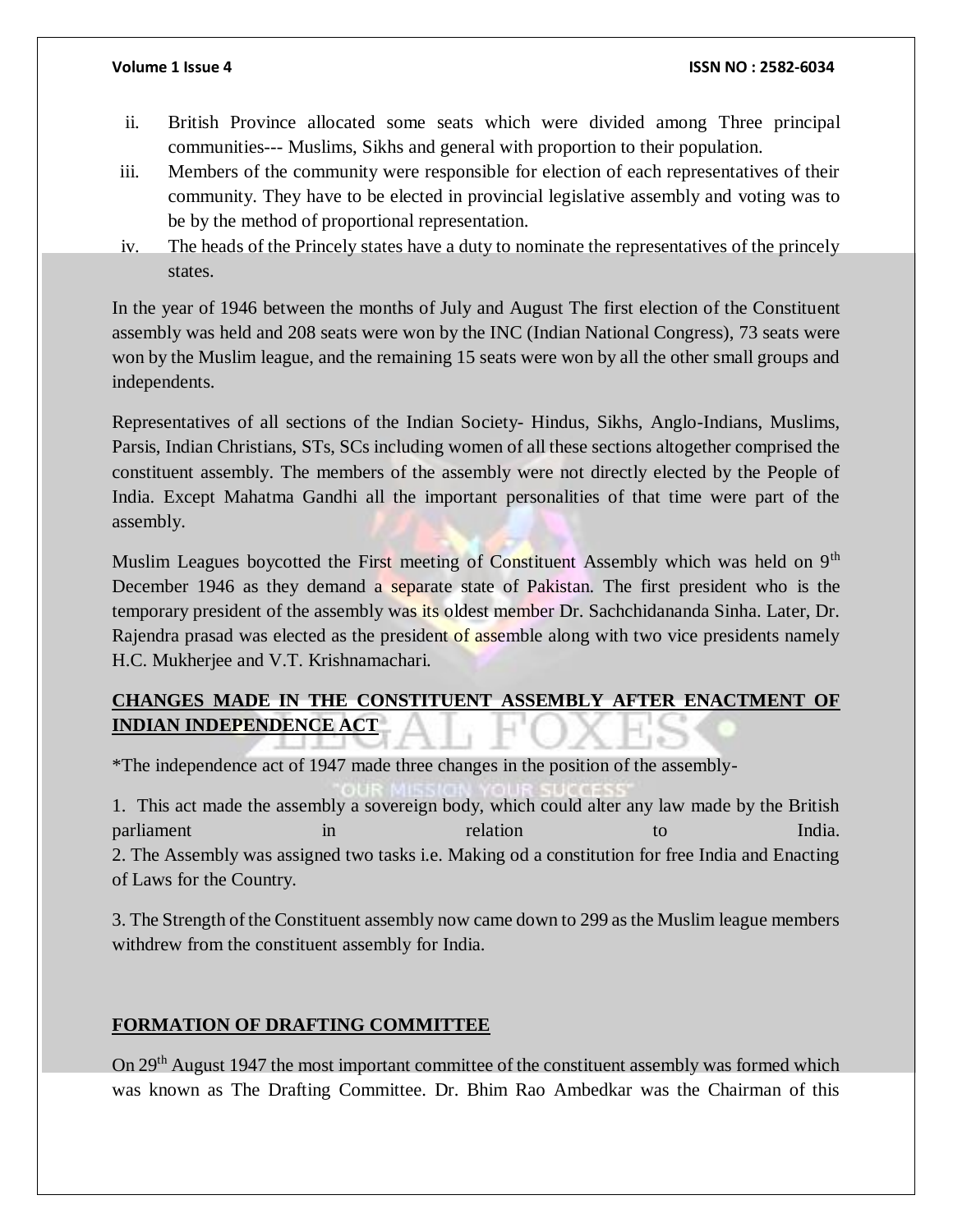committee he works along with his team of 6 members. Drafting committee consists of total 7 members. The First Draft prepared by the Drafting committee of the constituent assembly was published in February 1948. Eight months were given to the people of India to discuss the draft and propose amendments. The second draft with some amendments was again published in October 1948. The Final draft was introduced and firstly read by DR. B.R Ambedkar on November 4,1948.

The Drafting Committee sat only for 141 Days.

### **PART 2- The Constitution of India**

### **ENACTMENT AND ENFORCEMENT OF INDIAN CONSTITUTION**

The Draft of the constitution of India was completed in three reading sessions which were done by the chairman of the constituent assembly Dr. B.R Ambedkar. The dates and the time taken in reading are as Follows-

1. First Reading- The first reading was done on November 4, 1948 after this reading the assembly had a discussion for around 5 days.

2. Second Reading- The Second Reading was started on November 15, 1948. This reading was special in its kind because it is done by clause to clause consideration. The reading took the longest time as it ended on October 17, 1949.

3. Third Reading- The third reading was done on November 14, 1949. After this the Draft Constitution was declared passed on November 26, 1949. The Draft received signatures of 284 member who were actually present on the day. The president also signed the draft.

We can see this Date (November 26, 1949) is mentioned in the preamble of Indian Constitution as the date on which people of India adopted and enacted the Constitution of India. This date is celebrated every year as Constitution Day.

### **PREAMBLE OF THE INDIAN CONSTITUTION**

"Preamble" means the introduction or the opening to the Statute in other words the introductory part of the Constitution is known as its Preamble.

The preamble of the Indian Constitution is a mixture of 4 constitutions from different parts of the world. For instance-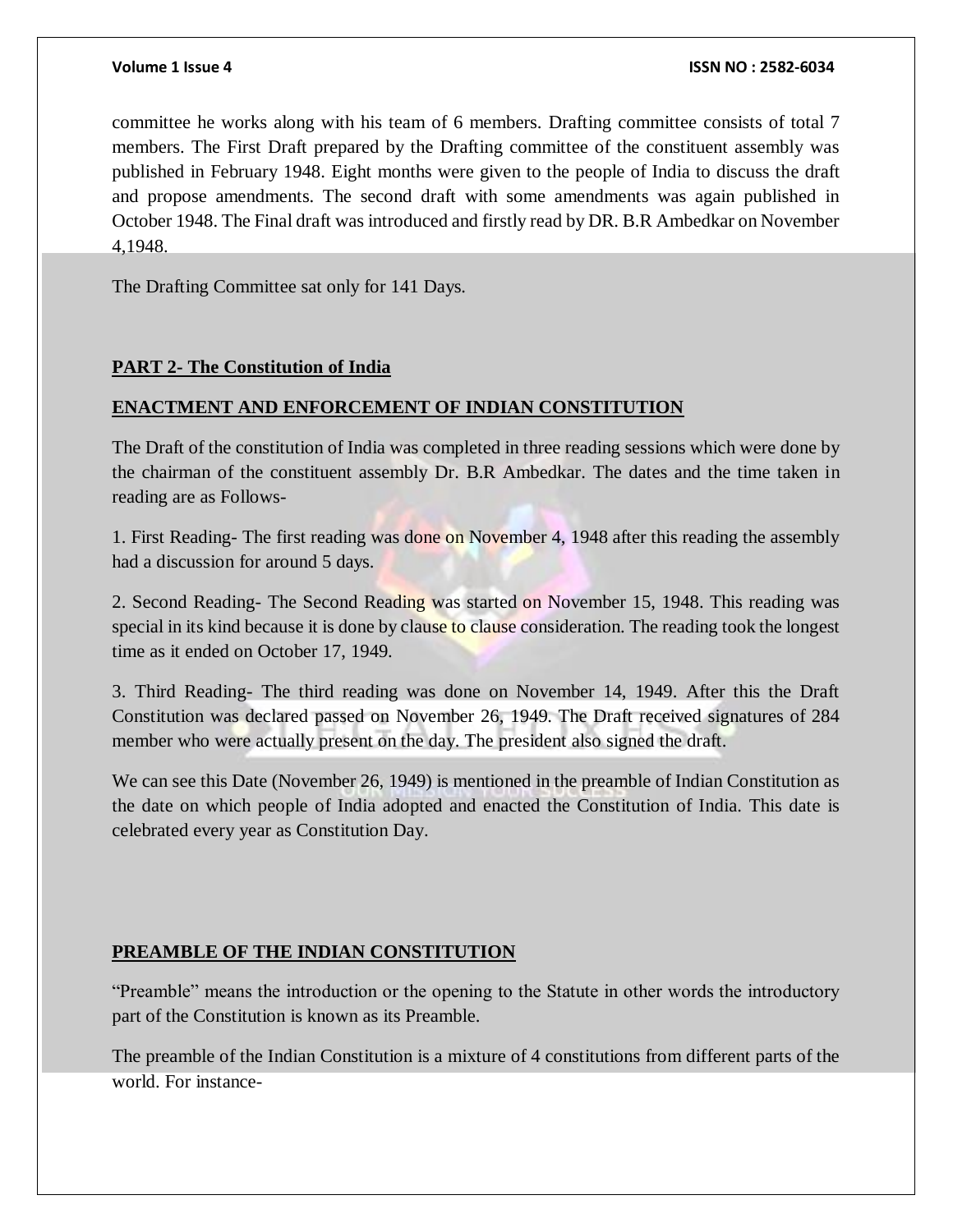- 1. The Idea of the preamble is taken from the Constitution of United States.
- 2. The Language of the Preamble is taken from the Australian Constitution.
- 3. The Expression "Justice" is taken from Russian Revolution.
- 4. Liberty, Equality and Fraternity is taken from the French Revolution.

 $*$ Till now the preamble is amended only once in  $42<sup>nd</sup>$  amendment of the Indian constitution in which 3 changes are done that are-

- 1. Addition of the word Socialist in the Preamble.
- 2. Addition of the word Secular in the Preamble.

3. The Statement 'Unity of Nation' was changed to 'Unity and Integrity of the Nation"

# **FEATURES AND UNIQUENESS OF INDIAN CONSTITUTION**

The Constitution of India is one of its kind as it is a mixture of two types of Constitutions. The Constitution of India is also known as Quasi Federal Constitution. The term Quasi Federal means that the constitution is mixture of both federal and unitary form of constitutions.

\*As Indian Constitution is quasi federal in nature, so it has both federal as well as unitary features.

## **FEDERAL AND UNITARY FEATURES OF INDIAN CONSTITUION-**

\* In the Govt. of India Act,1935 the foundation for a federal setup for the nation was laid down. Some **federal** features of Indian constitution are-

1. Dual Polity- Federal kind of government consists two kinds of government, one is federal or national government and other is the government of the component units or states which is also known as state government powers of both the government vested according to the constitution.

2. Supremacy of Constitution- The supreme power of a federal kind of government is its constitution. Both central and regional government derive their powers from the constitution.

3. Rigid Constitution- A federal constitution is of rigid nature hence it cannot be interpreted in a liberal or flexible manner.

4. Division of Powers- A federal constitution provides for division of powers between the central and the regional government.

5. Special Position of Judiciary- This feature of federal constitution provides the provision to act as a guardian of the constitution. It decides all constitutional disputes between central and state government.